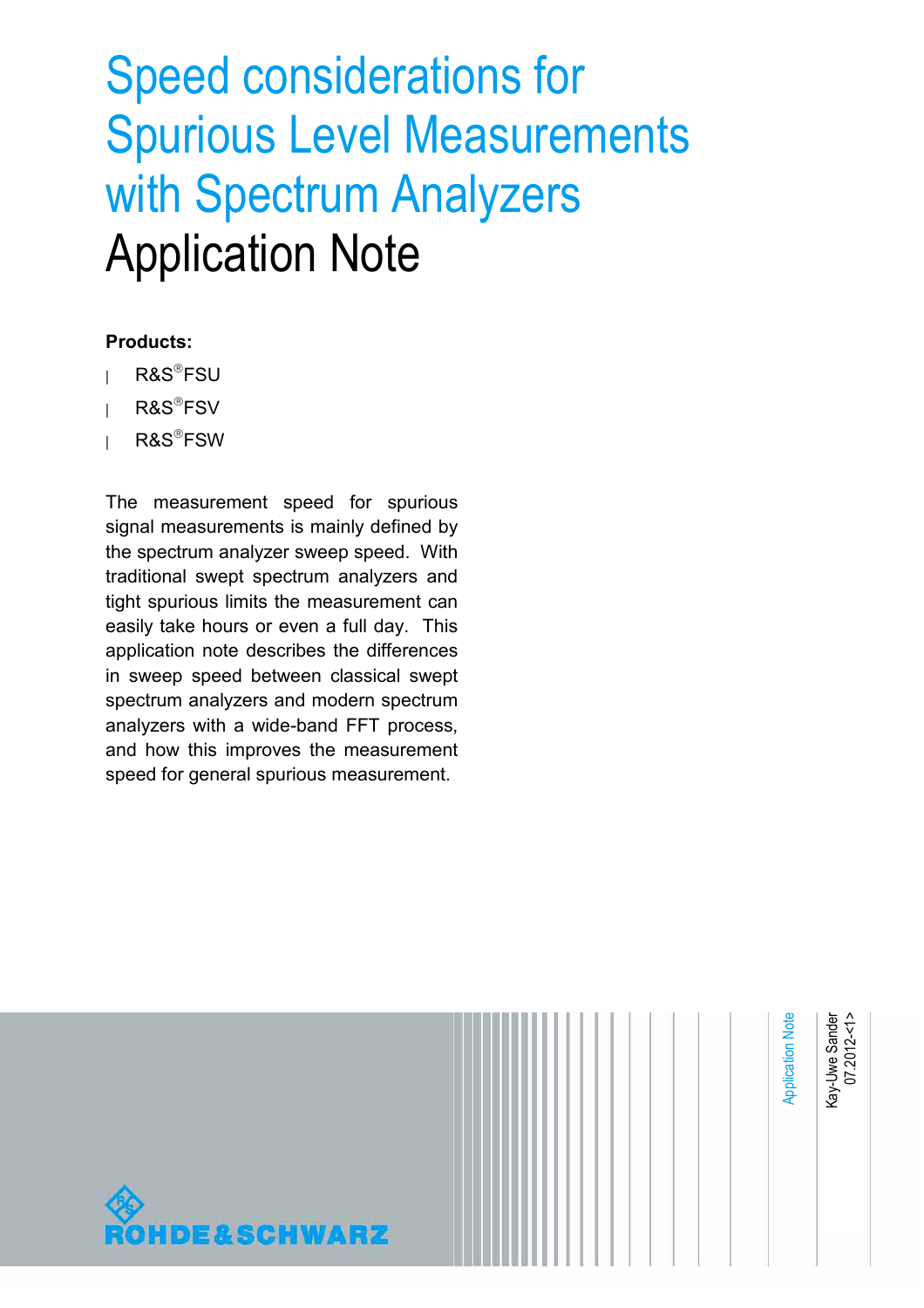## Table of Contents

| 1                       |                                                   |  |
|-------------------------|---------------------------------------------------|--|
| $\mathbf{2}$            |                                                   |  |
| 2.1                     |                                                   |  |
| 2.2                     |                                                   |  |
| 3                       |                                                   |  |
| 3.1                     |                                                   |  |
| 3.2                     |                                                   |  |
| $\overline{\mathbf{4}}$ | Spurious Measurements: Speed results 9            |  |
| 4.1                     |                                                   |  |
| 4.2                     | Speed results for FFT based Spectrum Analyzers 11 |  |
| 5                       |                                                   |  |
| 6                       |                                                   |  |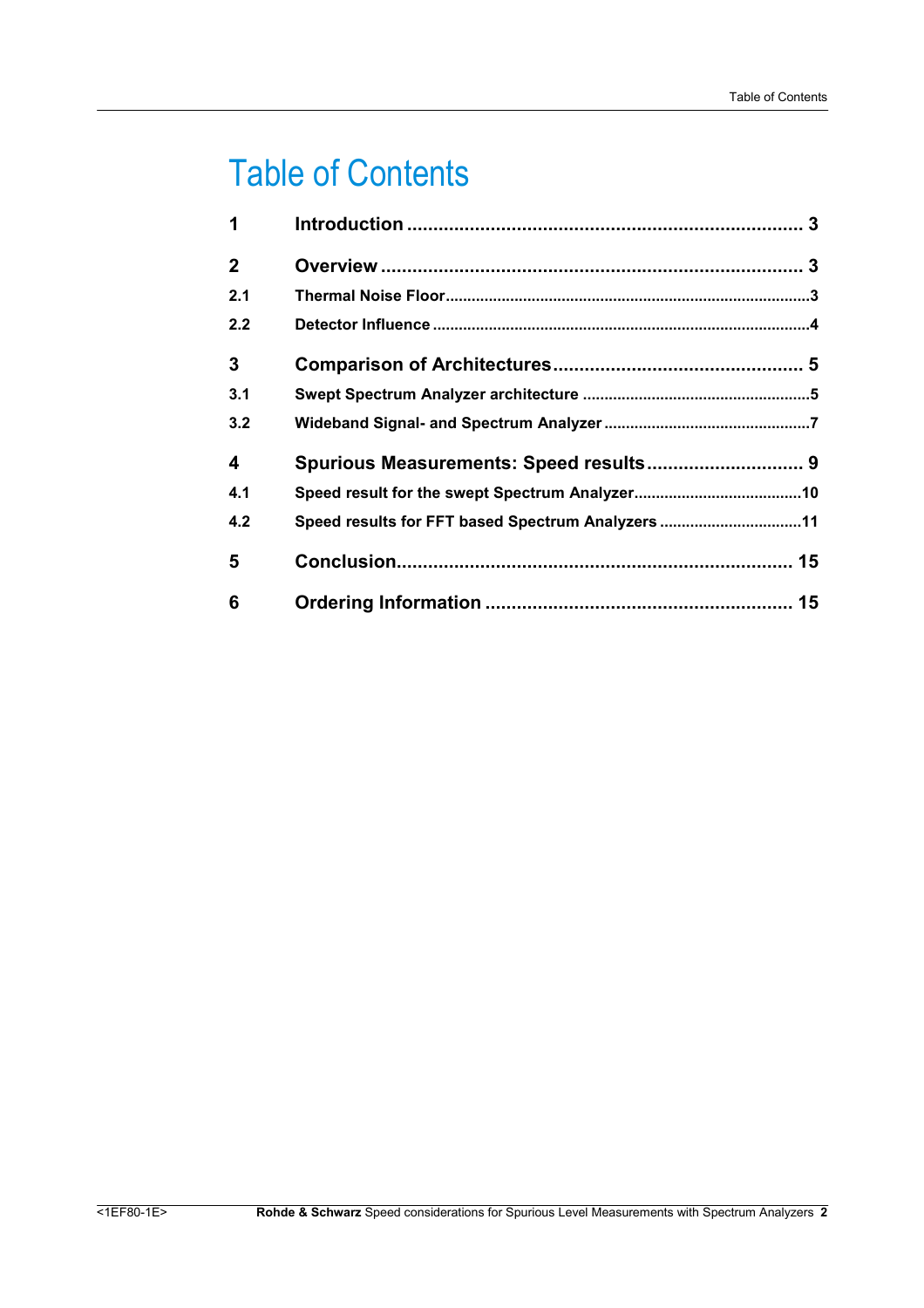## 1 Introduction

Spurious emissions of a device under test are caused by unwanted effects such as harmonic emissions, parasitic emissions, intermodulation products and frequency conversion products. Low level spurious emission measurements are one of the most time-consuming measurements on transmitters, as it requires a very low noise floor. A small resolution bandwidth is necessary to reduce the noise floor of the spectrum analyzer. The narrow bandwidth leads to long measurement time and low sweep rates. The spectrum analyzer architecture has a great influence on the speed of the spurious emission measurement.

This application note compares the differences in architecture between the swept spectrum analyzer approach and a modern broadband FFT-based signal- and spectrum-analyzer and how it affects the sweep speed. The theoretical background for the sweep speed is explained, and practical results for spurious measurements are derived.

## 2 Overview

The general spurious emission measurement requires a low noise floor over a wide frequency range. At the lower end of the dynamic range the thermal noise floor of the spectrum analyzer is the most important limiting factor. It typically should be 10 dB below the limits for spurious emissions for an acceptable signal to noise ratio. While the inherent noise floor is defined by the design of the spectrum analyzer, the available measurement range is also limited by the selected resolution bandwidth and the used detector. If the bandwidth is reduced by a factor of 10, the noise floor of the measurement will be lowered by 10 dB. The price for the lower noise floor is a dramatically increased measurement time. It is therefore important to choose a bandwidth that just fits to the spurious level requirement in order to keep total measurement time acceptable.

### **2.1 Thermal Noise Floor**

For general spurious measurements the setting of the resolution bandwidth filter can be adjusted to reduce the noise floor of the spectrum analyzer below the test requirement. The thermal noise floor of a spectrum analyzer is specified as the Displayed Average Noise Level (DANL) in a given resolution bandwidth (i.e. RBW 1 Hz). A typical value for a high performance spectrum analyzer is about -155 dBm in 1 Hz bandwidth. The noise floor within the spurious measurements depends on the required bandwidth and can be determined from the DANL. When the resolution bandwidth is not defined in the test requirement, it is possible to calculate the required resolution bandwidth for a given maximum noise level.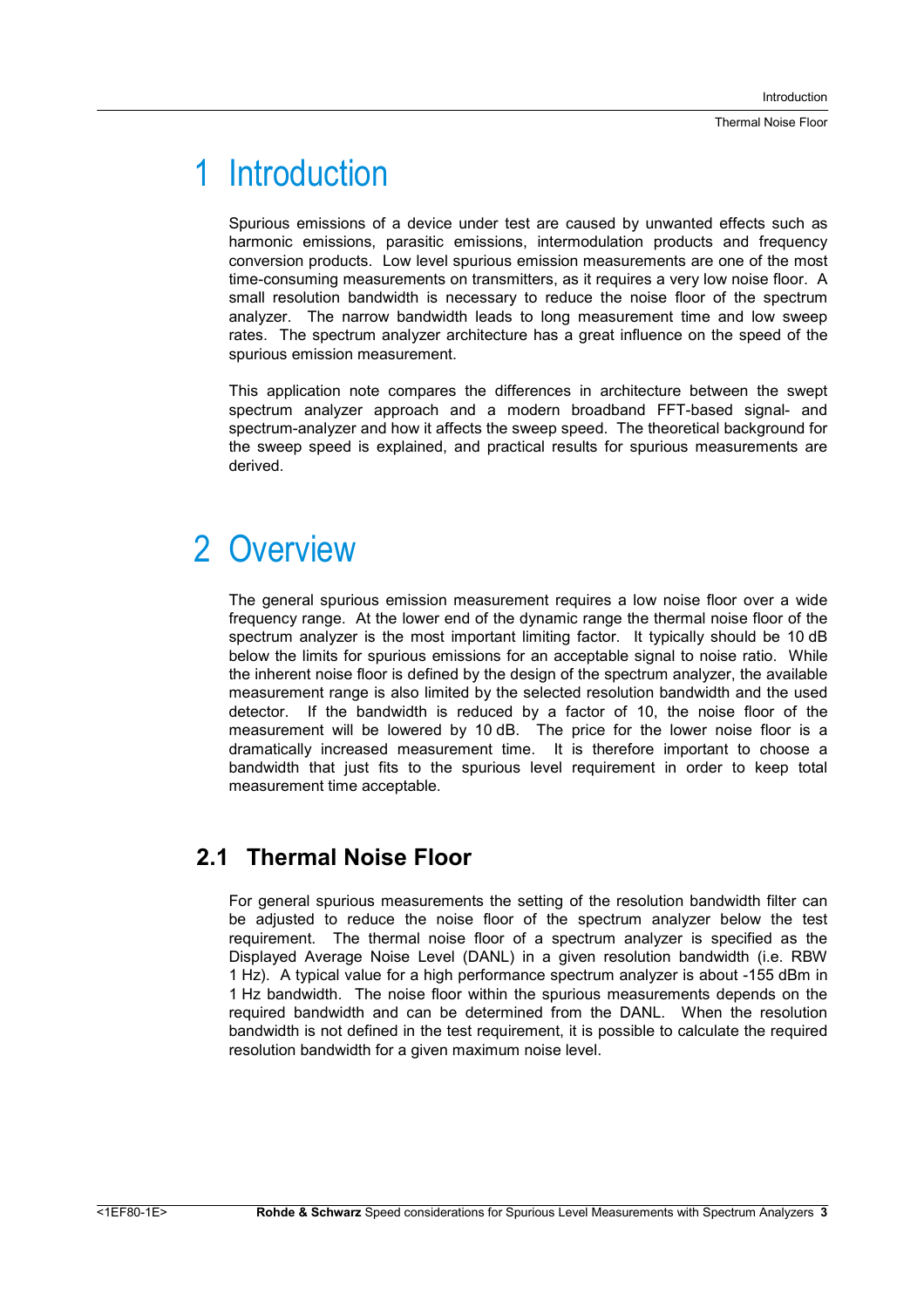#### Detector Influence

For correction of the noise floor due to resolution bandwidth the following formula applies:

$$
DANL (RBW) = DANL (1 Hz) + 10 \cdot \log \left[ \frac{RBW / Hz}{1 Hz} \right]
$$
 (1)

Where:

DANL (RBW) = Displayed average noise level in the selected RBW DANL  $(1 Hz)$  = Displayed average noise level in 1 Hz bandwidth  $RBW / Hz$  = Selected Resolution bandwidth

For example, with 1 kHz resolution bandwidth the displayed average noise floor has to be corrected by 30 dB.

### **2.2 Detector Influence**

Modern spectrum analyzers display the spectrum using a raster scan on a LC display. Characteristic for these displays is that the number of pixels in the frequency axis is limited. When measuring wide frequency ranges with narrow resolution bandwidth (pixel width wider than the RBW) like in the spurious signal measurement, the level information of each frequency point has to be compressed into the available amount of display pixels. Spectrum analyzers use a set of detector functions to perform this task, with peak, sample and RMS being the most frequently used types of detector functions.

The sample detector generates one level measurement value per pixel on the x-axis. This of course can cause a total loss of signal information, especially if the RBW is small compared to the frequency range covered by one pixel. However, the sample detector is typically used to describe the noise floor of a spectrum analyzer.

For mean power measurements most analyzers provide an RMS detector. With the RMS detector the level envelope is sampled at a high sampling rate and all samples are used for the mean power calculation. The spurious emission measurement often requires the measurement of mean power, especially when noise-like or wideband modulated signals shall be measured. The displayed average noise floor stated in the data sheet is measured with the sample detector using video or trace averaging. Due to the logarithmic scaling of the trace and the averaging process the DANL is 2.51 dB lower than the noise power. Therefore the specified DANL has to be corrected by 2.51 dB to get the noise power.

In case of pulsed systems like radar transmitters, the spurious emission measurement is typically performed with a peak detector. The advantage of the peak detector is that no signals will be lost and the result of the measurement is a worst-case scenario. The peak detector captures all level results while the spectrum analyzer sweeps across the frequency range of a pixel, and each pixel shows the peak result of the frequency range that is covered by this pixel. The frequency resolution of the trace is limited to the span divided by the sweep points. For improved frequency resolution of the spurious measurement result trace, the sweep points can be adjusted to a higher number.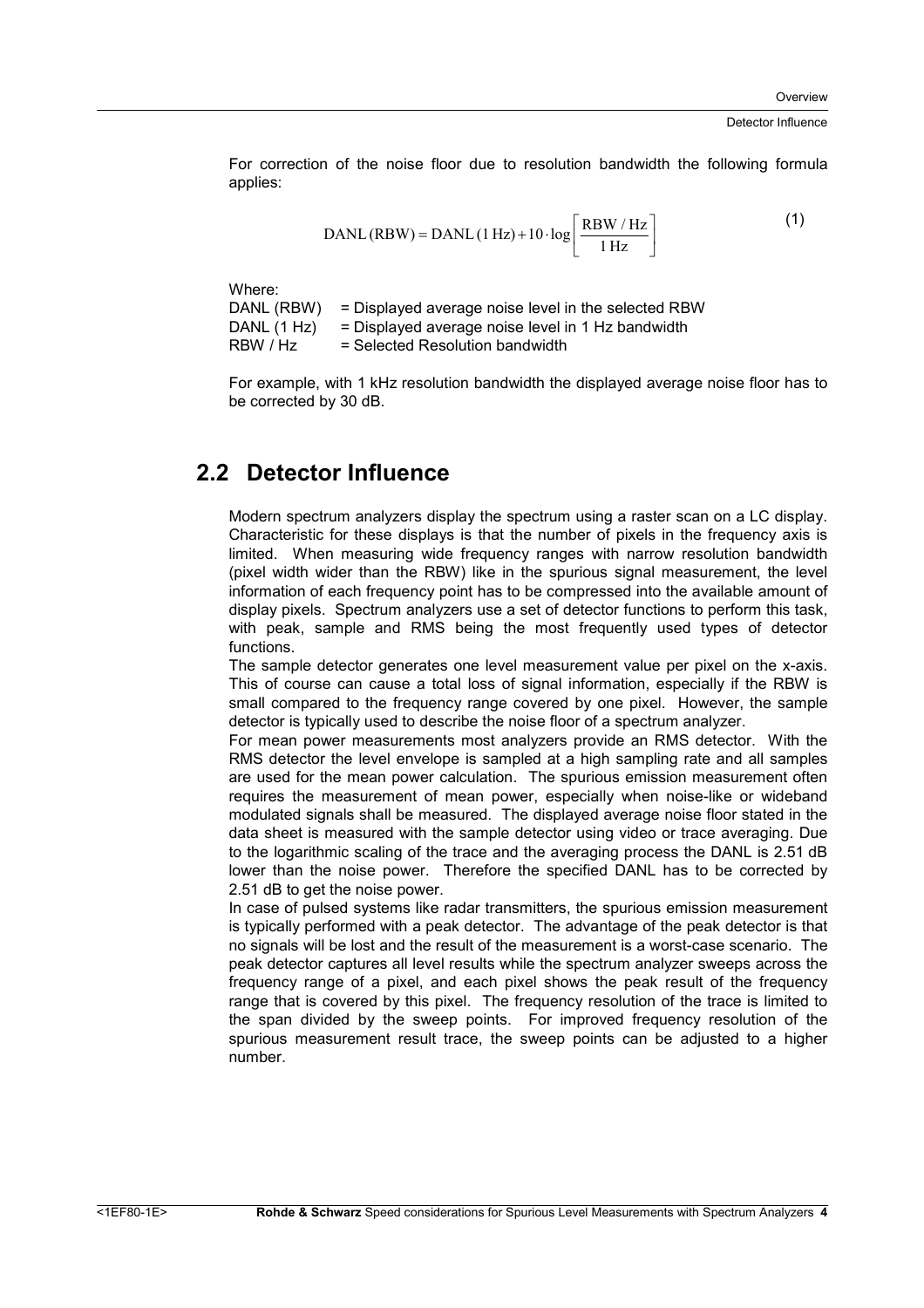The noise floor for measurements with the peak detector is much higher than the sample or RMS detector, as the detector will allways capture the highest peak reading. The peak value of the noise floor depends on the observation time for each pixel. As the noise floor of the spectrum analyzer can be assumed to be white Gaussian noise, the worst case for the difference between peak and mean power is the crest factor, which is about 12 dB. This value has to taken into account in the setting of the RBW to obtain a noise floor below the test limit.

For the comparison of spectrum analyzer architectures and their speed performance it is important to use comparable conditions. The rules for the dependencies of the noise level on the RBW value as well as on the detector are similar for all types of spectrum analyzers and can be neglected for the comparison. The DANL (averaged noise level) of the spectrum analyzer is one of the critical values to investigate. It is important to verify that all values are specified under similar conditions, most important is the value of the bandwidth as this varies between vendors. In the following sections high performance spectrum analyzers are compared. With respect to noise floor they use very similar RF frontend architectures, and thus have a very similar noise floor over wide frequency ranges. For the purpose of the comparison, a low level test limit is assumed. This test limit can be reached in both cases with sufficient margin by selecting a similar resolution bandwidth.

## 3 Comparison of Architectures

The previous chapter introduced the dependancy of the noise floor on the resolution bandwidth and the used detector. In the following chapter the practical implementation of the resolution bandwidth filter in the traditional spectrum analyzer and modern FFTbased signal analyzers will be compared.

The sweep speed of a spectrum analyzer not only depends on the selected resolution bandwidth, but also on the implementation of this filter, the selected frequency span and the overhead for processing the data and performing the frequency sweep. This implementation will turn out to be the main difference for the achievable sweep rates between swept spectrum analyzers an modern wide-band signal and spectrum analyzers.

### **3.1 Swept Spectrum Analyzer architecture**

The block diagram below shows the basic concept of a traditional analog spectrum analyzer. It only includes the important components to explain the operation of the sweep, but does not show the full diagram of the RF conversion stages.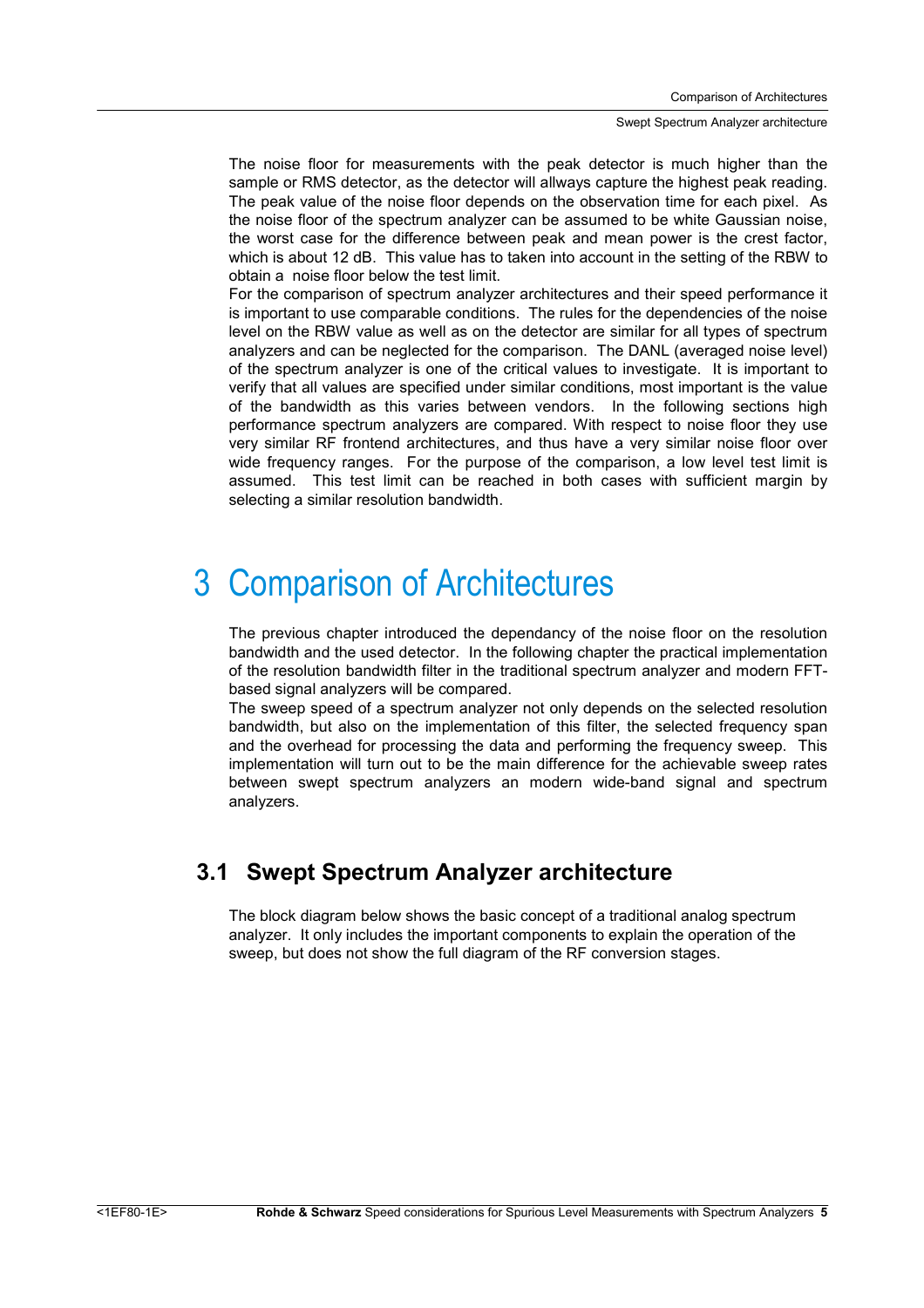Swept Spectrum Analyzer architecture



*Figure 1: Simplified block diagram of an analog swept spectrum analyzer. Diagram applies in principle also for spectrum analyzers with narrow-band digital back ends like the R&S FSU.* 

In the swept spectrum analyzer a broadband input frequency range is converted through mixer stages to a final IF frequency. The local oscillator sweeps over a defined frequency range (=span), while the level measurement result is plotted on the display. The time for the sweep over the entire frequency span is the sweep time. The IF signal processing uses near Gaussian shaped analog filters to form the resolution bandwidth, which defines the ability to resolve closely spaced signals in the frequency axis. The resolution bandwidth not only defines the frequency resolution and the noise floor, it also is the main limitation of the sweep speed. The output signal of the RBW filter is processed through the detector to the video bandwidth. The purpose of the video filter is to reduce the noise on the trace. In spurious emission measurements the goal is to measure the highest peak level that exists. In this case, the video filter is normally coupled to the resolution bandwidth filter and as such has no impact on the settling time and the sweep time. For a correct level measurement on every frequency, the analog filter needs sufficient time to follow the input signal level change. For a traditional analog swept spectrum analyzer, the sweep time is therefore calculated as:

$$
SWT = k * \left[ \frac{Span / Hz}{\left( RBW / Hz \right)^2} \right]
$$
 (2)

Where: SWT = Sweep Time in seconds  $Span / Hz$  = Frequency Span in Hz  $RBW / Hz$  = Resolution bandwidth in Hz  $k =$  correction factor for the settling of the resolution filter, typ. 1 to 3

The correction factor in the above formula has an impact on the level accuracy of the measurement as it impacts the time for the resolution bandwidth filter to reach the input signal level. In most analog spectrum analyzers a remaining level error of 1% was accepted, which leads to a k-factor of 2.5.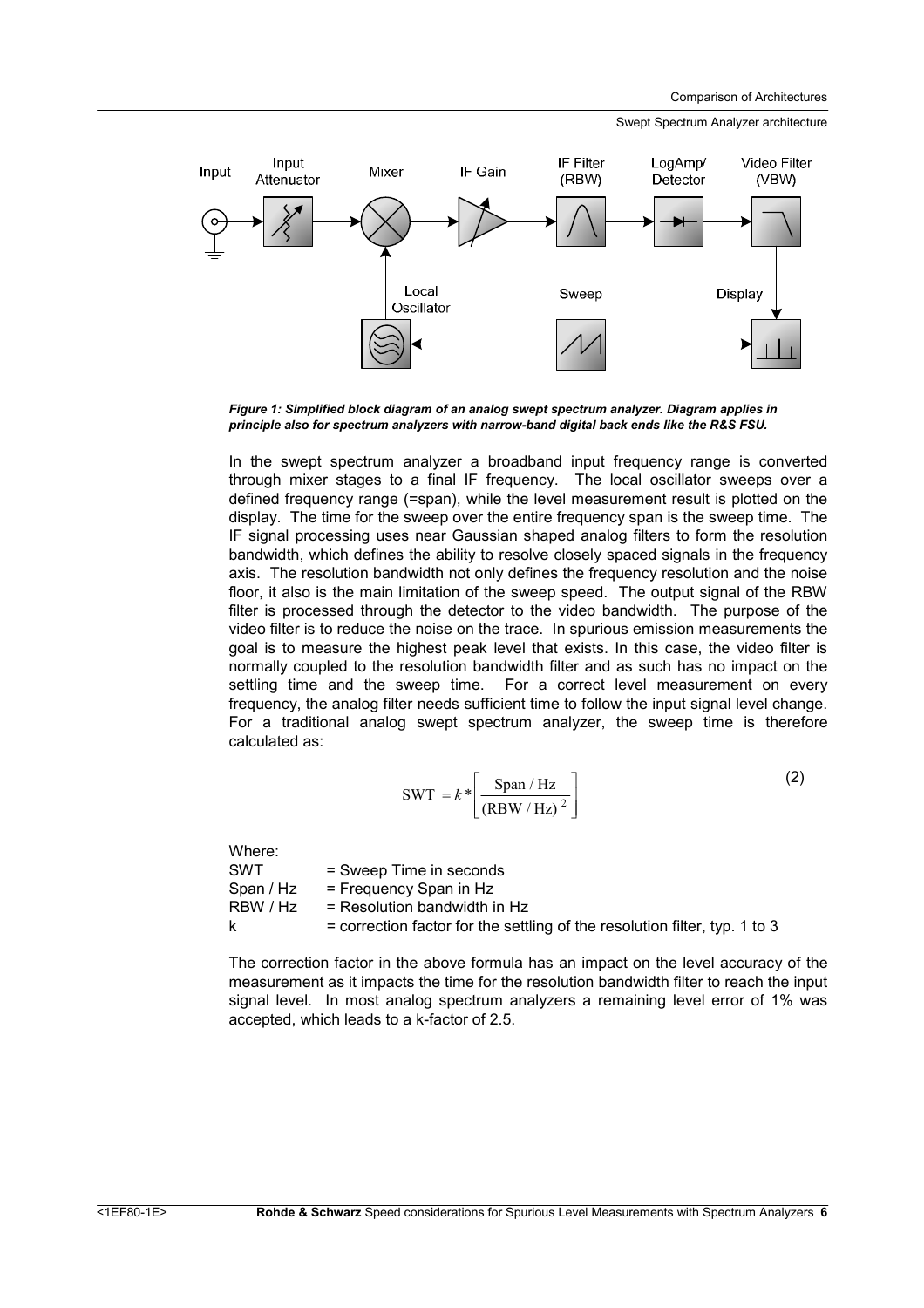An all-digital IF section in a modern spectrum analyzer like the R&S FSV or the R&S FSW uses a digital implementation of a swept resolution bandwidth filter. In these analyzers, the settling of the IF filter is predicted mathematically and the sweep time is decreased, accepting a limited amount of level error for the settling process of the filter. This error is compensated in the software as the behaviour of the filter is predictable. This improvement allows to reduce the k-factor to values of about 1 and still perform accurate measurements.

Example: 1 GHz Span, 1 kHz RBW:

$$
SWT(s) = 1 \cdot \left[ \frac{10^9 \text{ Hz}}{1 \text{ kHz}^2} \right]
$$
 (2a)

For the given span and bandwidth values the sweep time is 1000 s in this case. The sweep time for other ranges can be calculated accordingly.

The total measurement time for a swept measurement does not only include the sweep time. The spectrum analyzer will process all sweep results, draw a trace or might have to report data to a remote controller. In case of narrowband swept measurements the additional processing time will not add a lot of time and is neglectable for the total measurement time. The overall time consumption for narrowband resolution filters in a swept spectrum analyzer makes this concept unattractive. Therefore in spectrum analyzers the swept measurement is replaced by a digital FFT based solution to increase sweep speed.

### **3.2 Wideband Signal- and Spectrum Analyzer**

The block diagram below shows the basic concept of a FFT based signal- and spectrum analyzer. Only the main components that are important to understand the difference to the swept spectrum analyzers are shown.



*Figure 2: Simplified block diagram of a digital back end spectrum analyzer like the R&S FSW.*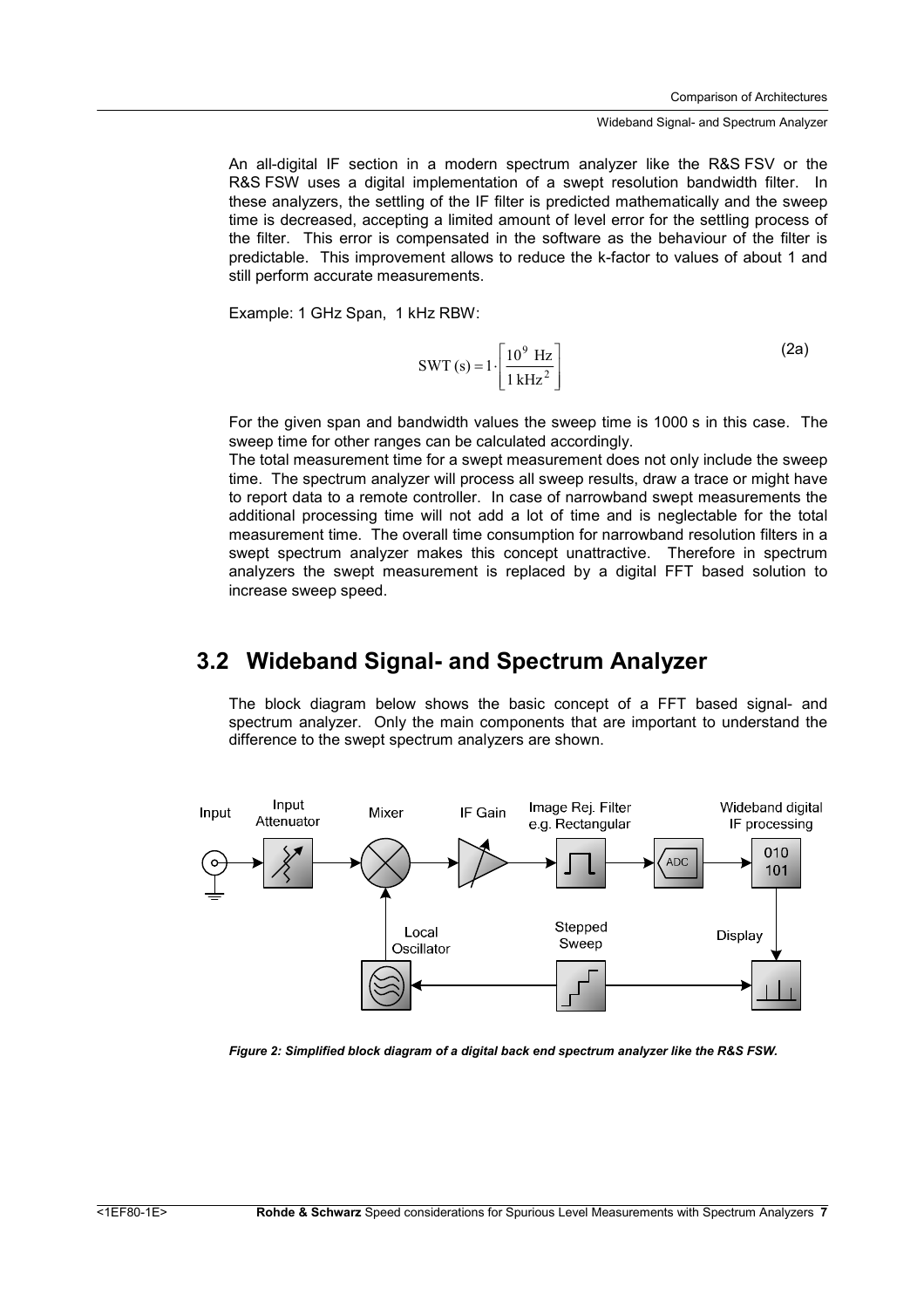The important difference is the IF filter and the subsequent signal processing. While the analog and narrow-band digital RBW filters are swept across the frequency range for analog spectrum analyzers, modern signal- and spectrum analyzers perform an FFT to implement the resolution bandwidth filter. Therefore, the remaining filters in the IF section of these analyzers are mainly designed for image rejection or for limiting out of band signals in front of the A/D converter. Typically, wide-band signal- and spectrum analyzers have two to three analog filters implemented with different bandwidths in front of the A/D converter. The digitized IF signal is then processed by an FFT and subsequent detectors and video filters. The sweep across the frequency span is not performed as a linear sweep, but instead is replaced by a set of FFTs at discrete frequency settings of the oscillators in the down-converter section.

**Note:** The block diagrams in this application note show the wide-band digital spectrum analyzer with an analog IF filter that is rectangular shaped. This is of course not exactly correct, but was chosen to visualize the difference to the Gaussian shaped RBW filter. The key figure in terms of influence on the sweep rate is not the filter shape, but the filter bandwidth and thus the available coverage. FFT processing has been used for many years for very small RBW filters and spans. With modern spectrum analyzers and their wide bandwidth A/D converter architecture, the frequency coverage of each FFT may cover 100 MHz or more.

The sweep time of such an FFT based spectrum analyzer consists of three main parts:

- aquisition time of the samples used for the FFT
- processing time of the FFT
- frequency steps of the down-converter

The acquisition time for the FFT is inverse proportional to the selected resolution bandwidth.

$$
AQT(s) = \left[\frac{k}{RBW/Hz}\right]
$$
 (3)

Where:

 $AQT(s)$  = Aquisition Time of the FFT in seconds  $RBW / Hz$  = Resolution Bandwidth in Hz  $k =$  correction factor for the FFT weighting filter, typ. 2 to 4

The correction factor k in the above formula is dependent on the weighting filter used for the FFT and thus depending on the filter design. Many spectrum analyzers use flattop filters for best level accuracy and thus use a factor of 2 to 4. For 1 kHz RBW the aquisition time is < 4 ms per FFT. The acquisition time is inverse proportional to the RBW. This is one of the main differences to the swept analyzer, where it is inverse proportional to the squared RBW and thus has a bigger impact with small bandwidth values. After the signal has been acquired, the FFT is calculated. The data processing time of the FFT is depending on the architecture and has a large impact on the overall measurement speed. Another important factor for the total measurement time is the available capture bandwidth. This bandwidth is defined by analyzer design and impacts the number of frequency steps to cover the frequency range of interest. For wide frequency ranges this is important: the wider the capture bandwidth, the lower the number of required frequency steps.

The total sweep speed for the FFT based spectrum analyzer is difficult to predict as only one of at least three contributing values is exactly known. The two other parameters of the three important numbers that impact the speed are depending on the architecture and are not specified in most cases. The next chapter compares the total speed for some typical measurements to give a better inside view.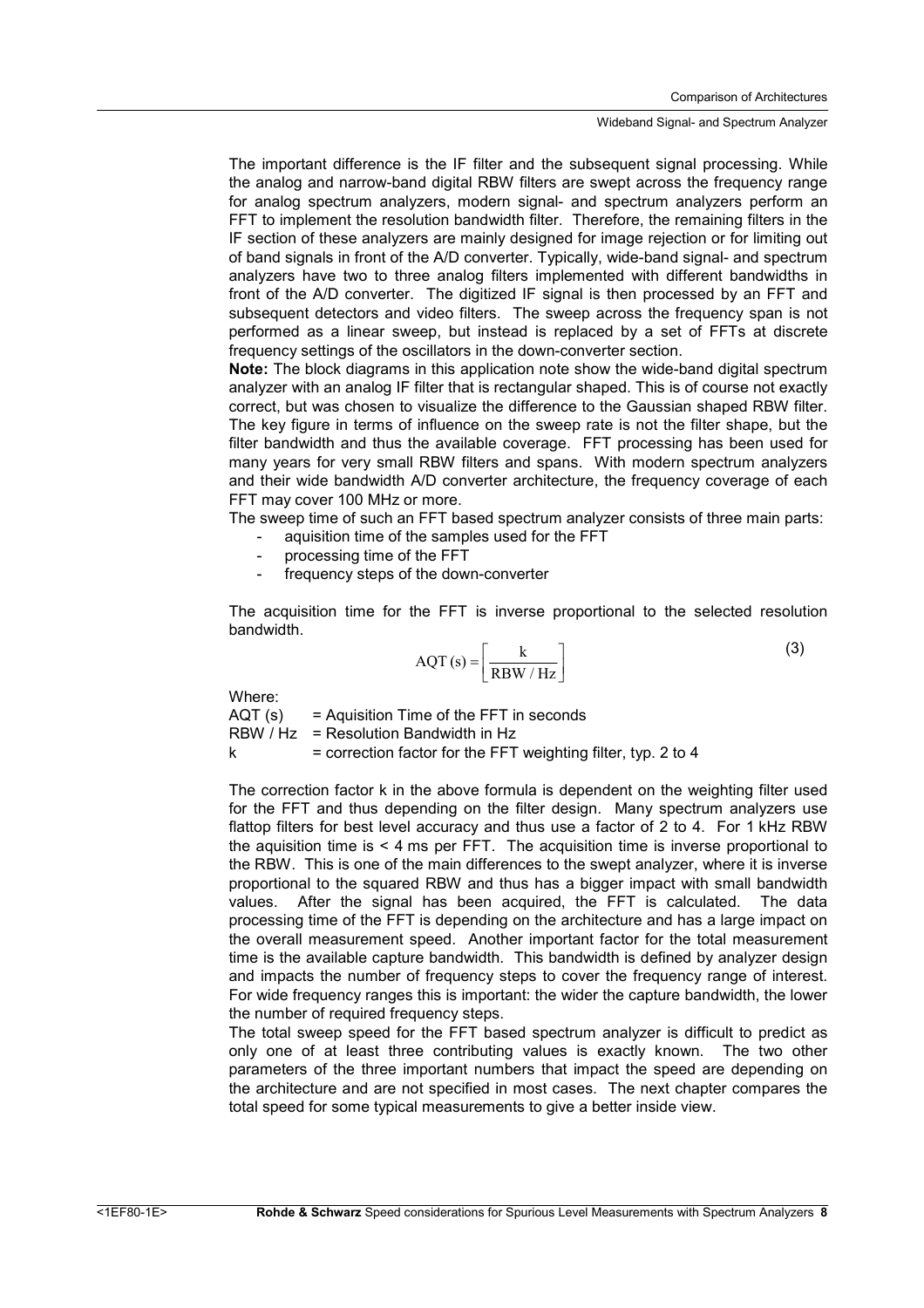## 4 Spurious Measurements: Speed results

The previous chapters introduced the difference between typical spectrum analyzer architectures and how the sweep time is affected by the RBW filter. In this chapter measurement results for spurious emission measurements on different architectures and instrument types will be compared. For the comparison of spectrum analyzer architectures similar conditions especially for the averaged noise level are important. This allows the use of the same bandwidth and thus a direct comparison of the sweep speed results between the architectures. The high performance spectrum analyzers used for this comparison have very similar RF frontend architectures and thus have a very similar noise floor.



*Figure 3: Peak Noise level comparison between R&S FSU ( swept spectrum analyzer) and R&S FSW (wide-band digital back end with FFT) for the same RBW setting (1 kHz).* 

Figure 3 shows the comparison of the noise floor of the R&S FSU and the R&S FSW. Both instrument models are high performance spectrum analyzers of different generations. The R&S FSU is mainly designed as a swept spectrum analyzer and uses digital resolution bandwidth filters (k=1). In addition, the FSU can perform FFT analysis for a limited resolution bandwidth range up to 30 kHz. The R&S FSW is designed as a wideband signal analyzer and automatically selects FFT filtering whenever this will result in a shorter sweep time. Both instrument types reach a similar noise floor for the frequency range up to 26.5 GHz. For the speed comparison a similar resolution bandwidth of 1 kHz is therefore selected to allow direct comparison.

For the traditional spectrum analyzer with swept resolution bandwidth filters, the sweep time can easily be calculated. The result of this calculation is a sweep time of 26500 s. This is number that is outside of the capabilities of most spectrum analyzers, as the maximum sweep time is typically limited arround 10,000 s. As the sweep time is proportional to the span, the subsequent measurements in this comparison are performed in 1 GHz span segments and the sweep time result is shown per GHz.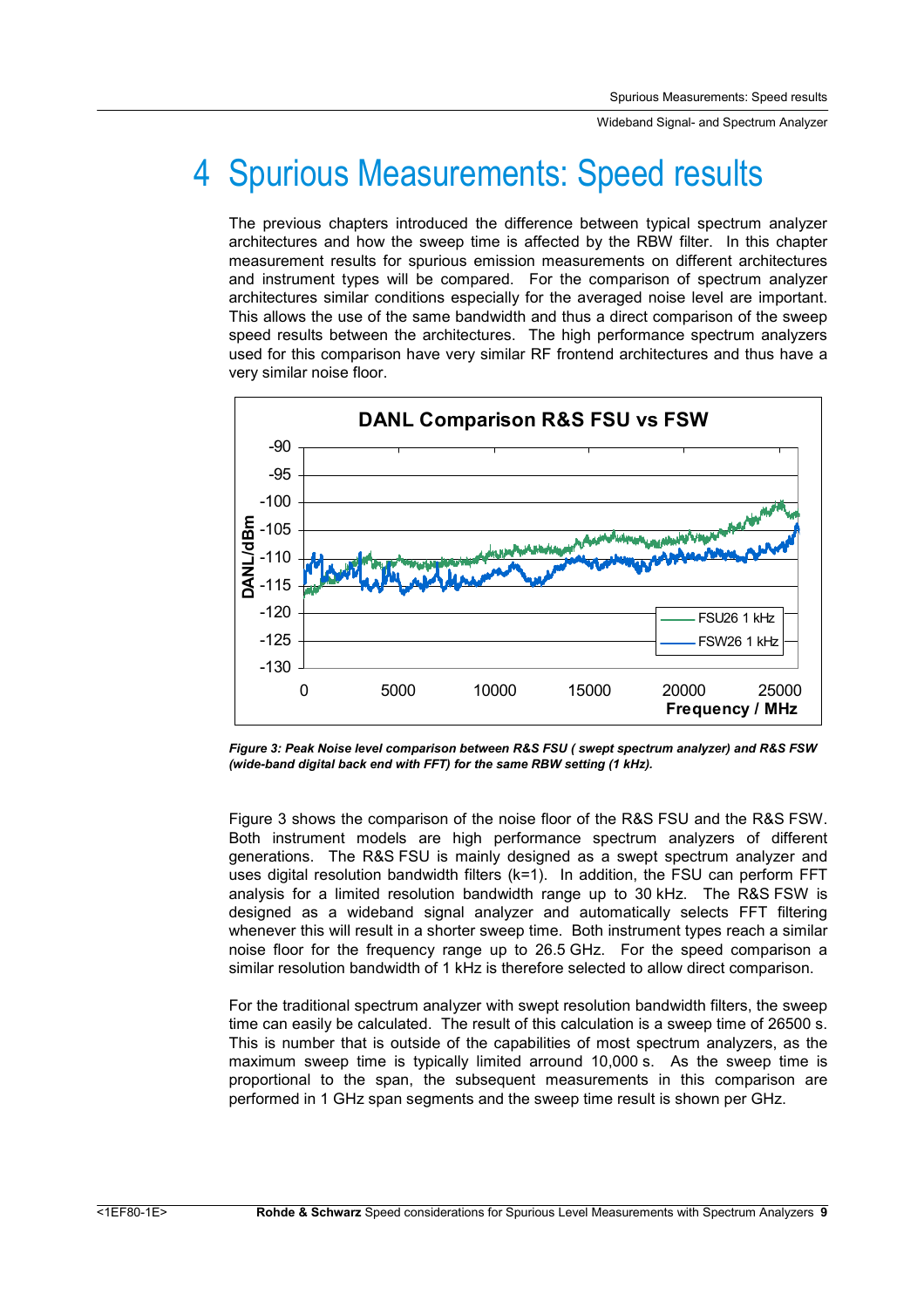### **4.1 Speed result for the swept Spectrum Analyzer**

The speed performance of the swept spectrum analyzer is measured with an R&S FSU. The resolution bandwidth is set to 1 kHz to reduce the peak level noise floor to about -110 dBm. The video bandwidth is coupled to the resolution bandwidth and has therefore no effect on the sweep speed. The measurement is performed from 10 MHz to 26 GHz with 1 GHz span for each segment to keep the auto coupled sweep time within the allowed range. The measurement is controlled from a remote controller to track the real total measurement time including processing overhead, data transfer etc.



*Figure 4: Total measurement time per 1 GHz span for the R&S FSU spectrum analyzer (RBW = 1 kHz)* 

As explained earlier, the total measurement time is about 1000 seconds per 1 GHz segment of frequency sweep range. A practical spurious measurement will take very long time especially when low level limits must be reached. The average sweep time is:

- RBW 1 kHz: 1000 s / GHz Peak Noise level @ 10 GHz: 100 dBm
- RBW 10 kHz: 10 s / GHz Peak Noise level @ 10 GHz: 90 dBm

As the noise level and the sweep time follow the calculation rules given earlier in this application note, the expected noise level and sweep time can be calculated for other settings of interest. It is very clear that spurious emission measurements with tight limits are very time consuming on the traditional swept spectrum analyzer.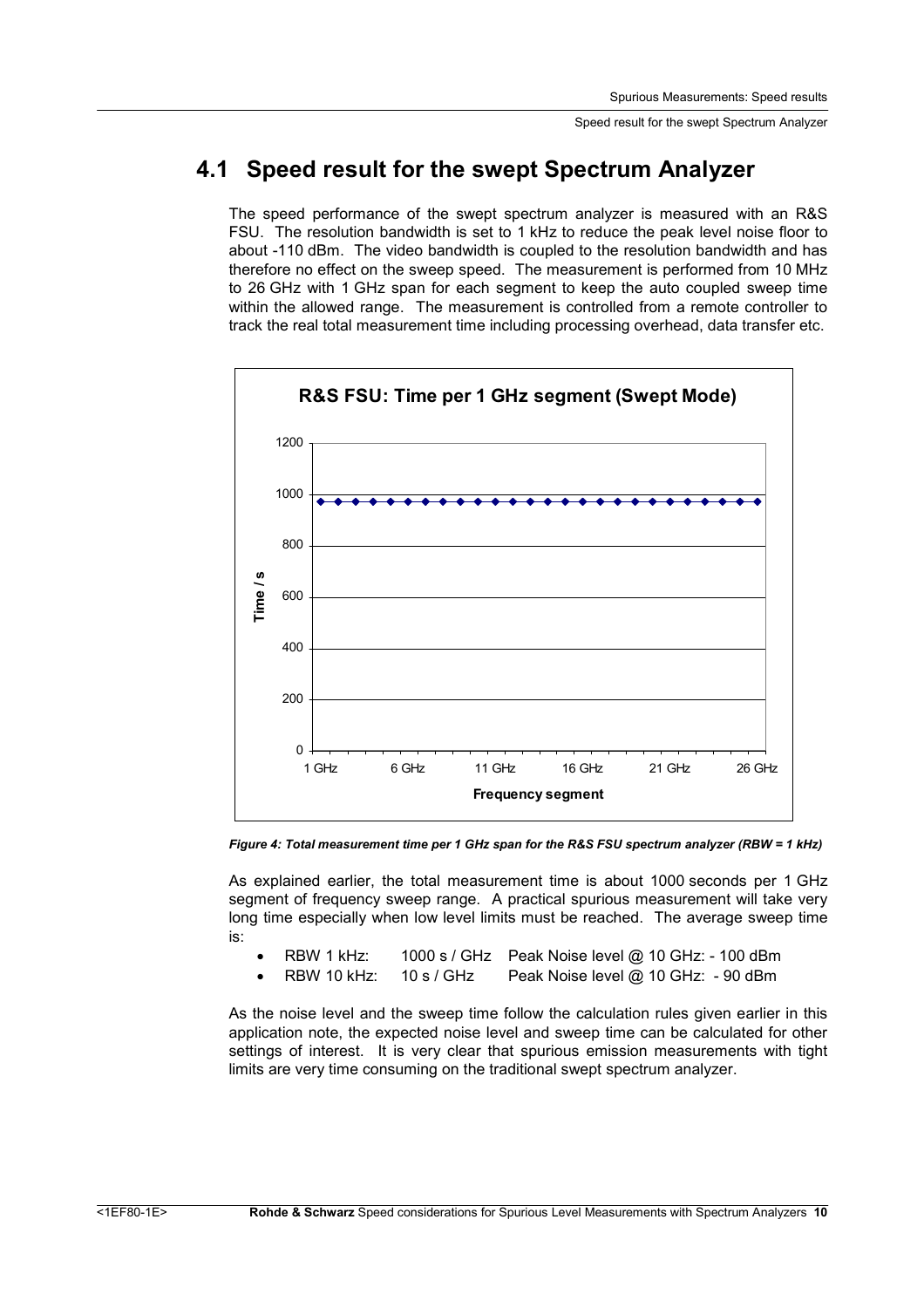The next chapter will give some information about possible improvements to obtain results faster. The R&S FSU spectrum analyzer is able to perform the same measurement using FFT based resolution bandwidth filters. This will speed up the measurement for bandwidths < 10 kHz as the signal acquisition process and the FFT filter processing is much faster than a traditional sweep.

### **4.2 Speed results for FFT based Spectrum Analyzers**

The speed performance of the FFT based spectrum analyzer is compared between the R&S FSU and the R&S FSW. The resolution bandwidth is set to 1 kHz for a direct comparison to the measurements on the swept analyzer. The video bandwidth is coupled to the resolution bandwidth and has therefore no effect on the sweep speed. The measurement is performed from 10 MHz to 26 GHz with 1 GHz span for each segment. The measurement is controlled from a remote controller to track the real total measurement time. In case of an FFT based measurement this is important as the processing overhead is a main part of the total time. Many spectrum analyzers perform estimations of this processing time but do not give accurate information for a comparison.



*Figure 5: Sweep time display on the R&S FSU in FFT mode (Span 1 GHz, RBW 1 kHz)* 

The screen copy in figure 5 shows the measurement result on the R&S FSU for one of the segments. Note the AQT (=aquisition time) information in the header above the spectrum result. The AQT of 20 s refers to the total time while the input signal was captured.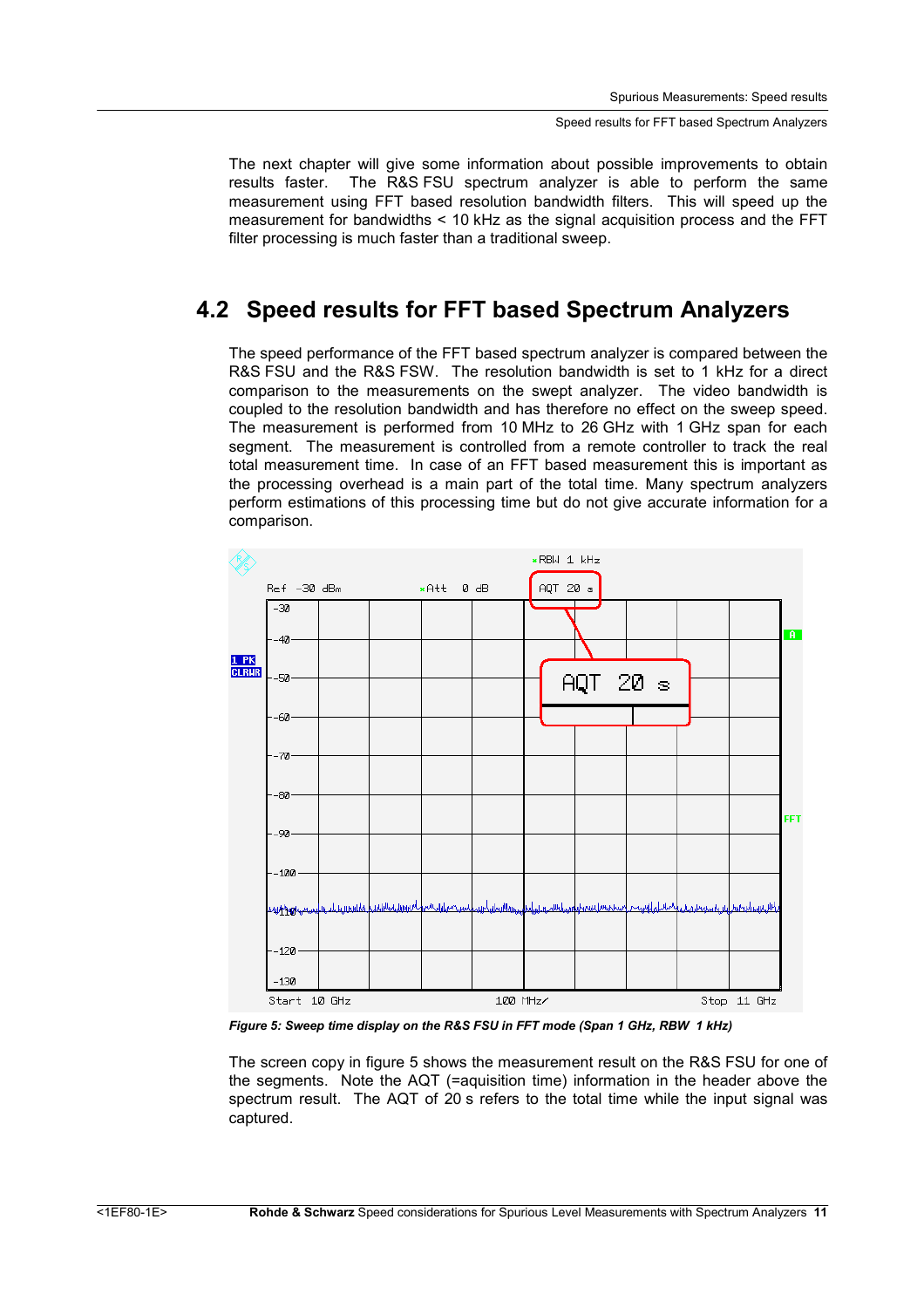This is an important information since it directly relates to the raw measurement time. This time is very important in cases where the test signal may be modulated or even pulsed. In these cases it is important that the spectrum analyzer spends a sufficient amount of time on every frequency point to capture the signal. The AQT does not allow a direct calculation of the total sweep time which includes all processing time as well. The processing time of the FFT will contribute to a large fraction to the total measurement time.



*Figure 6: Measurement time per 1 GHz span for the R&S FSU spectrum analyzer (RBW = 1 kHz)* 

Figure 6 shows the result of a spurious emission measurement performed on the R&S FSU in FFT mode. All other settings are equal to the measurement in swept mode. The R&S FSU performs FFT processing within a limited capture bandwidth using an analog resolution bandwidth filter in front of the A/D converter. Due to the limited bandwidth capabilities many FFTs must be performed, which has a large impact on the total processing time. The data aquisition time for this measurement was 20 seconds as shown in the screen copy, the total measurement time for a FFT sweep from 10 MHz to 26 GHz is about 27 minutes. This is a huge improvement compared to the measurement with a swept resolution bandwidth filter that would take over 7 hours for the same settings.

- Span 26 GHz, RBW 1 kHz, Swept Filter: 433 min (~ 17 min / GHz)
- Span 26 GHz, RBW 1 kHz, FFT Filter 23 min (~ 1 min / GHz)

Improvement: > 15 times faster within the same instrument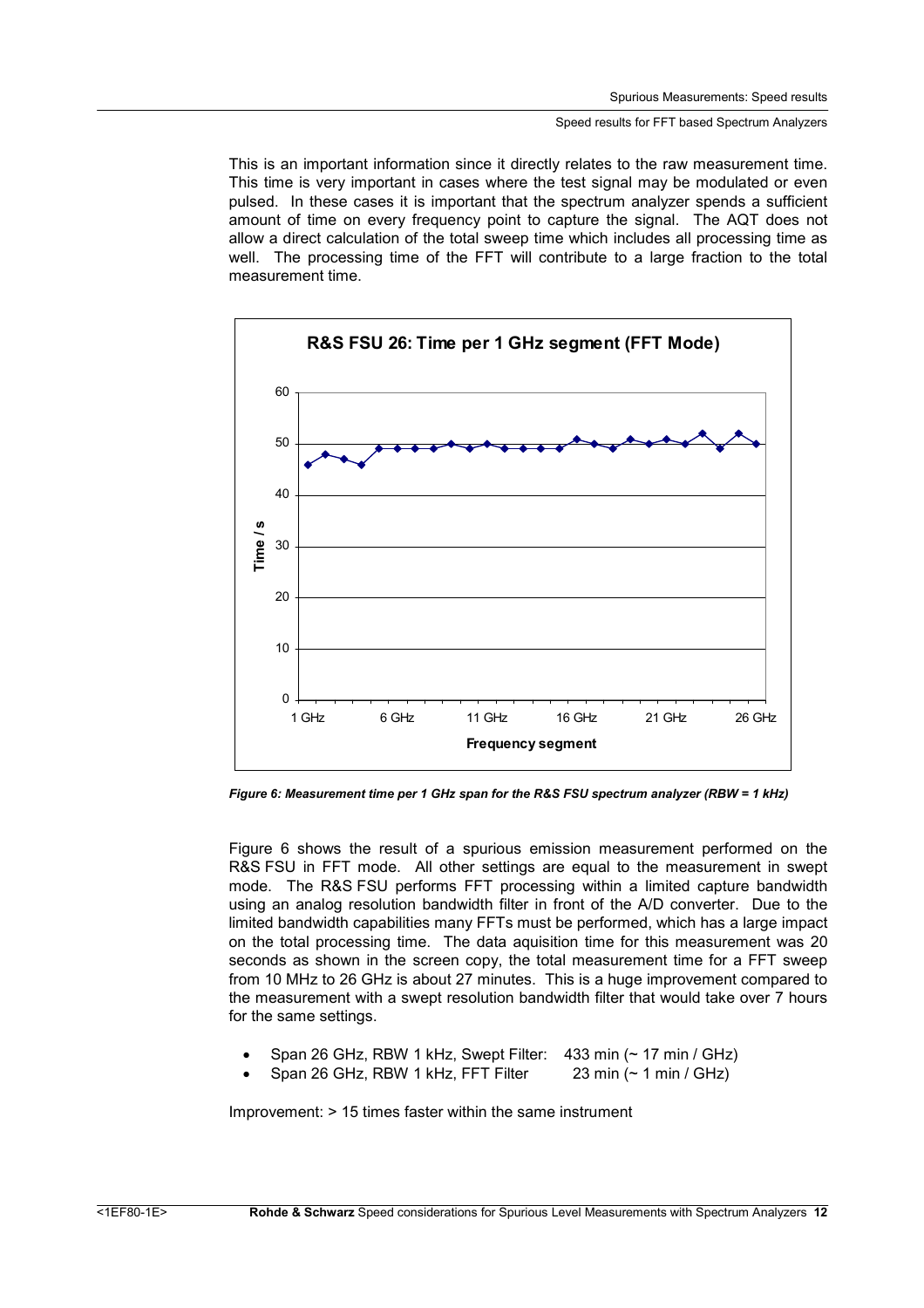Further improvements for this measurement are possible with modern wideband signal- and spectrum analyzers.

The R&S FSW performs FFTs using wide capture bandwidths and thus limiting the number of FFTs required to cover the same span as before. While the widest capture bandwidth for the R&S FSU is about 2 MHz, the R&S FSW will capture up to 80 MHz bandwidth in a single FFT acquisition. The benefit of the wider capture range is a lower amount of FFTs to process and less frequency steps to perform.

As a consequence of the wider FFT capture range, each single FFT will include much more samples to process. The R&S FSW is equipped with a high speed controller to reduce the processing time of the resolution filter signal processing by factors compared to the R&S FSU.

| <b>MultiView</b>                | Spectrum                                                                                                                           |                  |                   |               |           |       |          | $\eta$ .      |
|---------------------------------|------------------------------------------------------------------------------------------------------------------------------------|------------------|-------------------|---------------|-----------|-------|----------|---------------|
| Ref Level -60.00 dBm            |                                                                                                                                    | <b>RBW</b> 1 kHz |                   |               |           |       |          | SGL           |
| Att<br><b>1 Frequency Sweep</b> | <b>SWT</b> 312 ms<br>$0$ dB                                                                                                        | VBW 1 kHz        |                   | Mode Auto FFT |           |       |          | - IPk Claw    |
|                                 |                                                                                                                                    |                  |                   |               |           |       |          |               |
|                                 |                                                                                                                                    |                  |                   |               |           |       |          |               |
| $-70$ dBm                       |                                                                                                                                    |                  |                   |               |           |       |          |               |
|                                 |                                                                                                                                    |                  | <b>SWT</b> 312 ms |               |           |       |          |               |
| $-80$ dBm-                      |                                                                                                                                    |                  |                   |               |           |       |          |               |
|                                 |                                                                                                                                    |                  |                   |               |           |       |          |               |
| -90 dBm-                        |                                                                                                                                    |                  |                   |               |           |       |          |               |
|                                 |                                                                                                                                    |                  |                   |               |           |       |          |               |
| $-100$ dBm                      |                                                                                                                                    |                  |                   |               |           |       |          |               |
|                                 |                                                                                                                                    |                  |                   |               |           |       |          |               |
| $-110$ dBm                      | nesensymageboligen en besonder begrunn begrunnen gegrunnen gehannen besonder begrunden en anskuben den begrunden benammen besonder |                  |                   |               |           |       |          |               |
|                                 |                                                                                                                                    |                  |                   |               |           |       |          |               |
| $-120$ dBm                      |                                                                                                                                    |                  |                   |               |           |       |          |               |
| $-130$ dBm                      |                                                                                                                                    |                  |                   |               |           |       |          |               |
|                                 |                                                                                                                                    |                  |                   |               |           |       |          |               |
| $-140$ dBm                      |                                                                                                                                    |                  |                   |               |           |       |          |               |
|                                 |                                                                                                                                    |                  |                   |               |           |       |          |               |
| $-150$ dBm                      |                                                                                                                                    |                  |                   |               |           |       |          |               |
|                                 |                                                                                                                                    |                  |                   |               |           |       |          |               |
| Start 10.0 GHz                  |                                                                                                                                    |                  | $1001$ pts        |               | 100.0 MHz |       |          | Stop 11.0 GHz |
|                                 |                                                                                                                                    |                  |                   |               |           |       | 材法背景加架室室 | 06.07.2012    |
|                                 |                                                                                                                                    |                  |                   |               |           | Ready |          | 14:18:04<br>h |

Date: 6.JUL 2012 14:18:04

*Figure 7: Sweep time display on the R&S in FFT mode (Span 1 GHz, RBW 1 kHz)* 

The screen copy in figure 7 shows the measurement result on the R&S FSW for one of the 1 GHz sweep segments. The total aquisition time for all FFTs in this frequency range is about 300 ms (compared to 20 s on the R&S FSU). This is an important part of the improvement in test speed. The following plot shows the result of the sweep speed test, that includes the processing time and data transfer to the controller.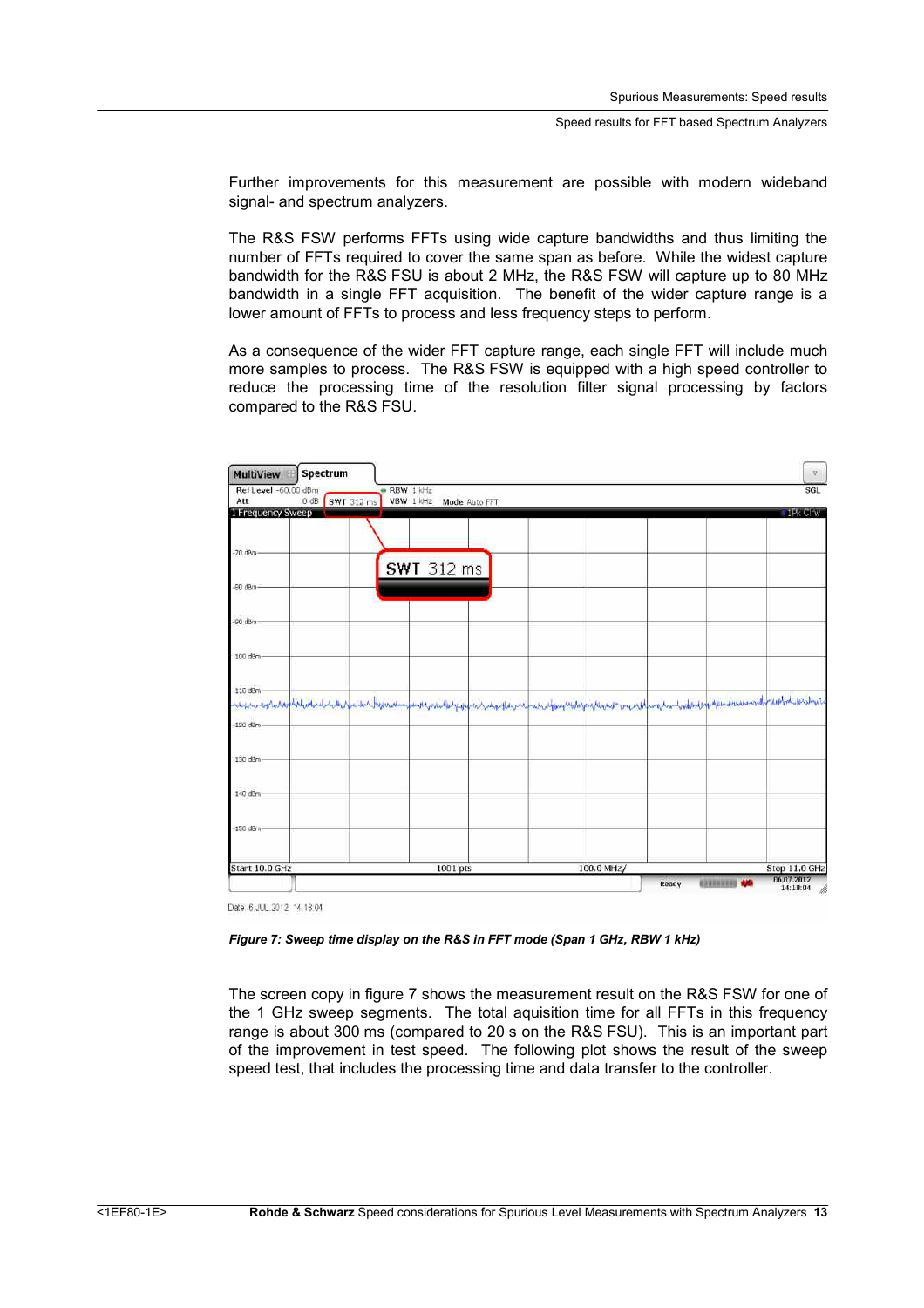

*Figure 8: Total measurement time per 1 GHz span for the R&S FSW spectrum analyzer (RBW = 1 kHz)* 

Figure 8 shows the result of a measurement performed on the R&S FSW in FFT mode. All other settings are equal to the measurement performed with the R&S FSU. The R&S FSW performs the FFT processing over a much wider capture bandwidth, using a wide channel filter in front of the A/D converter. The data aquisition time for this measurement is arround 300 ms seconds as shown in the screen copy, the total time for each FFT sweep over 1 GHz is about 8 seconds. The slight increase in the total measurement time above 18 GHz in each segment is due to the down-converter concept in the R&S FSW. The first local oscillator is doubled for frequencies above 18 GHz. Due to the stepped sweep and doubling process, an additional FFT is required to realize the 1 GHz span that is used in the setup. As each FFT will require about 300 ms aquisition time plus processing time, this results in a small increase for the segment.

The total time across a frequency range up to 26 GHz is only 3.5 minutes.

- R&S FSU: Span 26 GHz, RBW 1kHz, FFT Filter 27 min (60 s / GHz)
- R&S FSW: Span 26 GHz, RBW 1kHz, FFT Filter: 3.5 min (8 s / GHz

Improvement: The R&S FSW is about 8 times faster than the R&S FSU.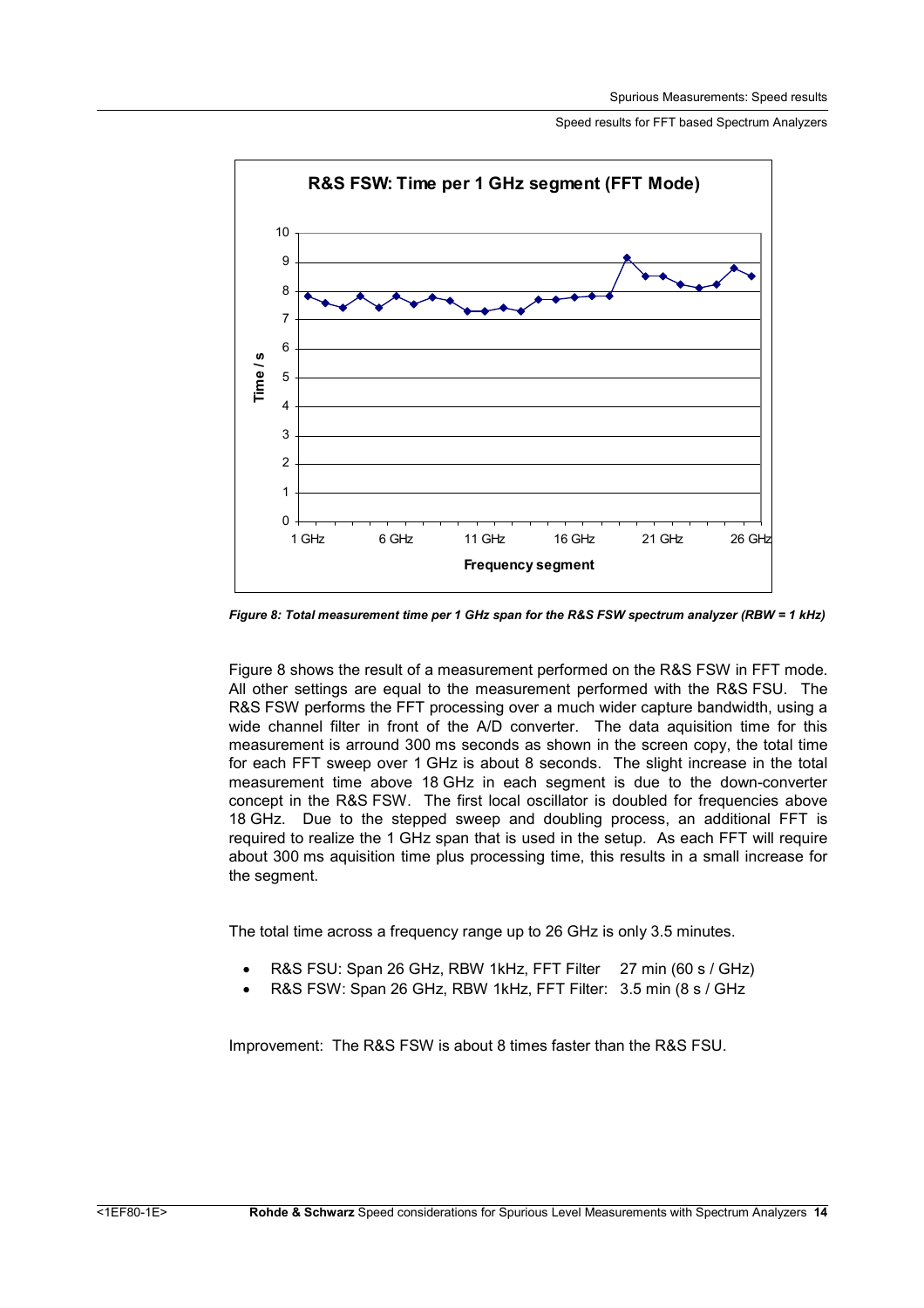## 5 Conclusion

Fast measurements are very important for many applications. Especially spurious measurements with very low level limits have been a time-consuming task in the past. Modern wideband signal- and spectrum analyzers offer a tremendous improvement of measurement speed for low level spurious emissions. The full digital IF processing in combination with a fast Fourier transformation (FFT) analysis provide great speed improvements compared to a digital implementation of a swept IF. Especially an architecture with a wide capture bandwidth together with a powerful signal processing like in the R&S FSW can save a lot of measurement time.

Compared to previous generations of digital spectrum analyzers, the speed improvement of the FSW can make measurements with small RBW more than hundred times faster than before.

## 6 Ordering Information

| R&S FSU3             | Spectrum analyzer 20 Hz to 3.6 GHz              | 1313.9000.03 |
|----------------------|-------------------------------------------------|--------------|
| R&S ESU8             | Spectrum analyzer 20 Hz to 8 GHz                | 1313.9000.08 |
| R&S FSU26            | Spectrum analyzer 20 Hz to 26.5 GHz             | 1313.9000.26 |
| R&S FSU43            | Spectrum analyzer 20 Hz to 43 GHz               | 1313.9000.43 |
| R&S FSU50            | Spectrum analyzer 20 Hz to 50 GHz               | 1313.9000.50 |
| R&S FSU67            | Spectrum analyzer 20 Hz to 67 GHz               | 1313.9000.67 |
| R&S FSV3             | Signal- and Spectrum analyzer 10 Hz to 3.6 GHz  | 1307.9002.03 |
| R&S FSV7             | Signal- and Spectrum analyzer 10 Hz to 7 GHz    | 1307.9002.07 |
| R&S FSV13            | Signal- and Spectrum analyzer 10 Hz to 13.6 GHz | 1307.9002.13 |
| <b>R&amp;S FSV30</b> | Signal- and Spectrum analyzer 10 Hz to 30 GHz   | 1307.9002.30 |
| R&S FSV40            | Signal- and Spectrum analyzer 10 Hz to 40 GHz   | 1307.9002.40 |
| R&S FSW8             | Signal- and Spectrum analyzer 2 Hz to 8 GHz     | 1312.8000.08 |
| R&S FSW13            | Signal- and Spectrum analyzer 2 Hz to 13.6 GHz  | 1312.8000.13 |
| R&S FSW26            | Signal- and Spectrum analyzer 2 Hz to 26.5 GHz  | 1312.8000.26 |